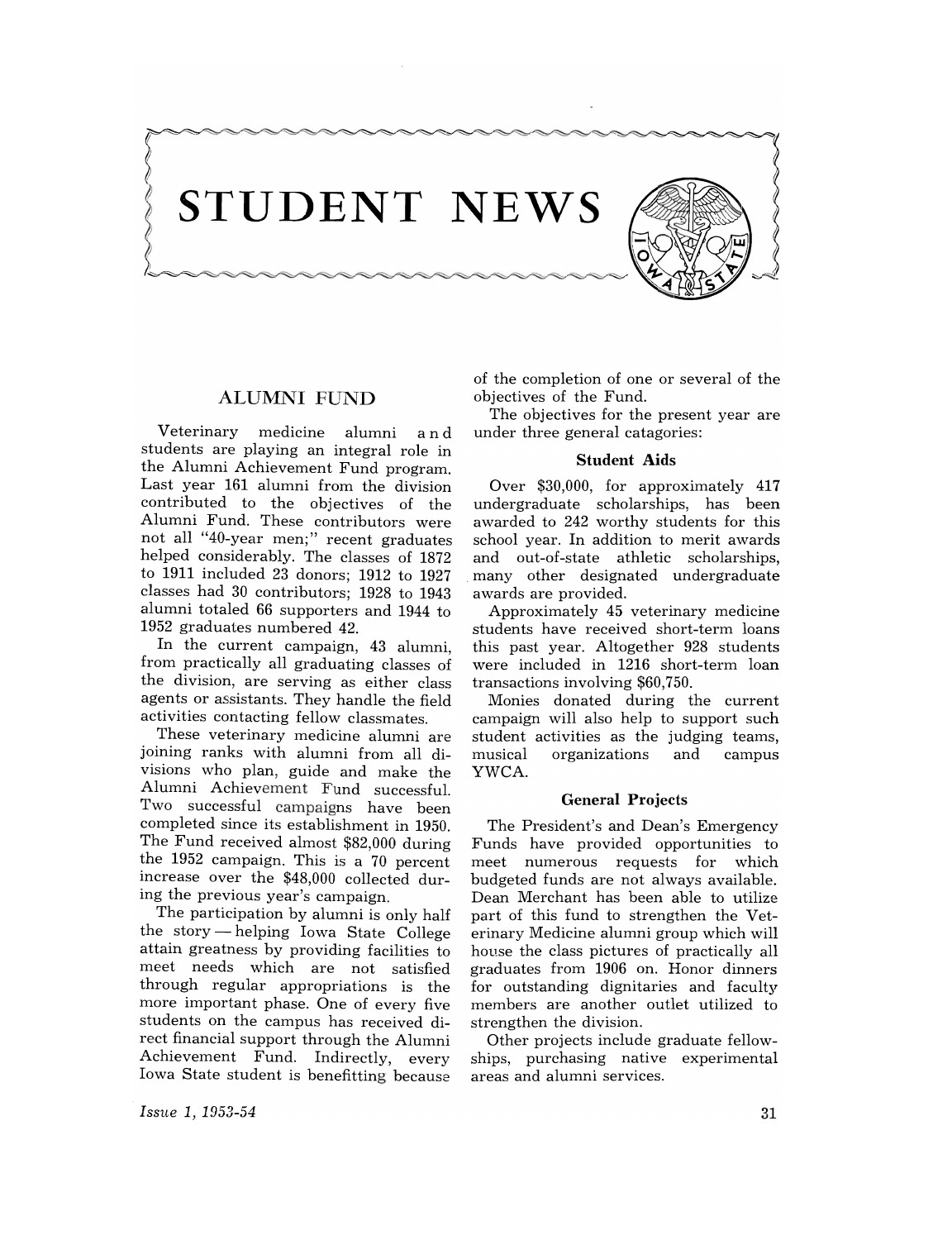### Research Projects

The third category is providing general research grants and distinguished professorships which are meant to help Iowa State College remain one of America's foremost colleges of sciene and technology.

Professors M. A. Emmerson, O. W. Whitcomb and E. A. Benbrook served on the Division of Veterinary Medicine committee to recommend these objectives for the Alumni Fund.

James D. Francis, senior, and Robert Van Ryzin, junior, are currently representing the Veterinary Division on the Alumni Fund Student Advisory Council.

#### GENERAL NEWS

Divisional officers of the Iowa State Student Chapter of the American Veterinary Medical Association are as follows. President, Robert J. Nelson (Sr.); President-Elect, Bill Thomas (Jr.); Vice- President, Bill Rugger (Sr.); Secretary, Dennis Carr (Soph.); Treasurer, Dick Collison, (Jr.); and Critic, Roderick Zachary.

The recently formed Society of Veterinary Cadets held their election in October, and the following men were selected: Advisor, Capt. Samuel Thompson; Commander, Barrie Watson (Sr.); Deputy Commander, Bob Watson, (Jr.); 1st Vice Commander, Leo Slife (Soph.); 2nd Vice Commander, James Carberry (Fr.); Ass't. Adjutant, Dave VanSickle (Fr.); Custodian of the Unit Fund, George Beran (Sr.); and Ass't Custodian of the Unit Fund, John Lessin (Soph.).

This year's Freshman Class consists of 66 members, of which 40 are Iowa residents and 26, non-residents representing 11 states. Fourteen are married. Thirtythree have had two years of college, 17 have had three years, four have gone four years without receiving degrees, 12 have B.S. degrees and one has an M.S. degree. The average age is 22.4, the oldest freshman being 34 years old and the youngest 19.

Class officers for the present term are as follows. Freshmen: Tom Spencer, Representative; Stanley Held, Secretary-Treasurer. Sophomores: Robert Gray, Representative; Carl Reschly, Secretary-Treasurer. Juniors: Jim Yoder, Representative; Dick Baum, Secretary-Treasurer. Seniors: Gene Jordahl, Representative; John Bush, Secretary-Treasurer.

## MARRIAGES

Miss JoAnn Long and Keith Johnson were married August 9, in the Methodist Church in Knoxville, Iowa. Mr. Johnson is a third-year student.

Miss Ruth A. Keplinger and Nevin McKay were married September 4, in the Evangelical Reformed Church at Cambridge, Mass. Mr. McKay is a third-year student.

Miss Aurelia Osterman and John Conley were married September 6, in the Methodist Church at Grand Junction, Iowa. Mr. Conley is a third-year student.

Miss Olive Curtin and Jack Crawley were married September 5, in the Sacred Heart Catholic Church in Reedsburg, Wis. Mr. Crawley is a third-year student.

Miss Mary Wilken and Quenten D. Sundberg were married August 22, in the First Lutheran Church at Sioux Rapids; Iowa. Mr. Sundberg is a thirdyear student.

Miss Lois Dickson and John H. Post were married August 22, in the Presbyterian Church in Hunter, N. D. Mr. Post is a third-year student.

*Iowa State College Veterinarian*